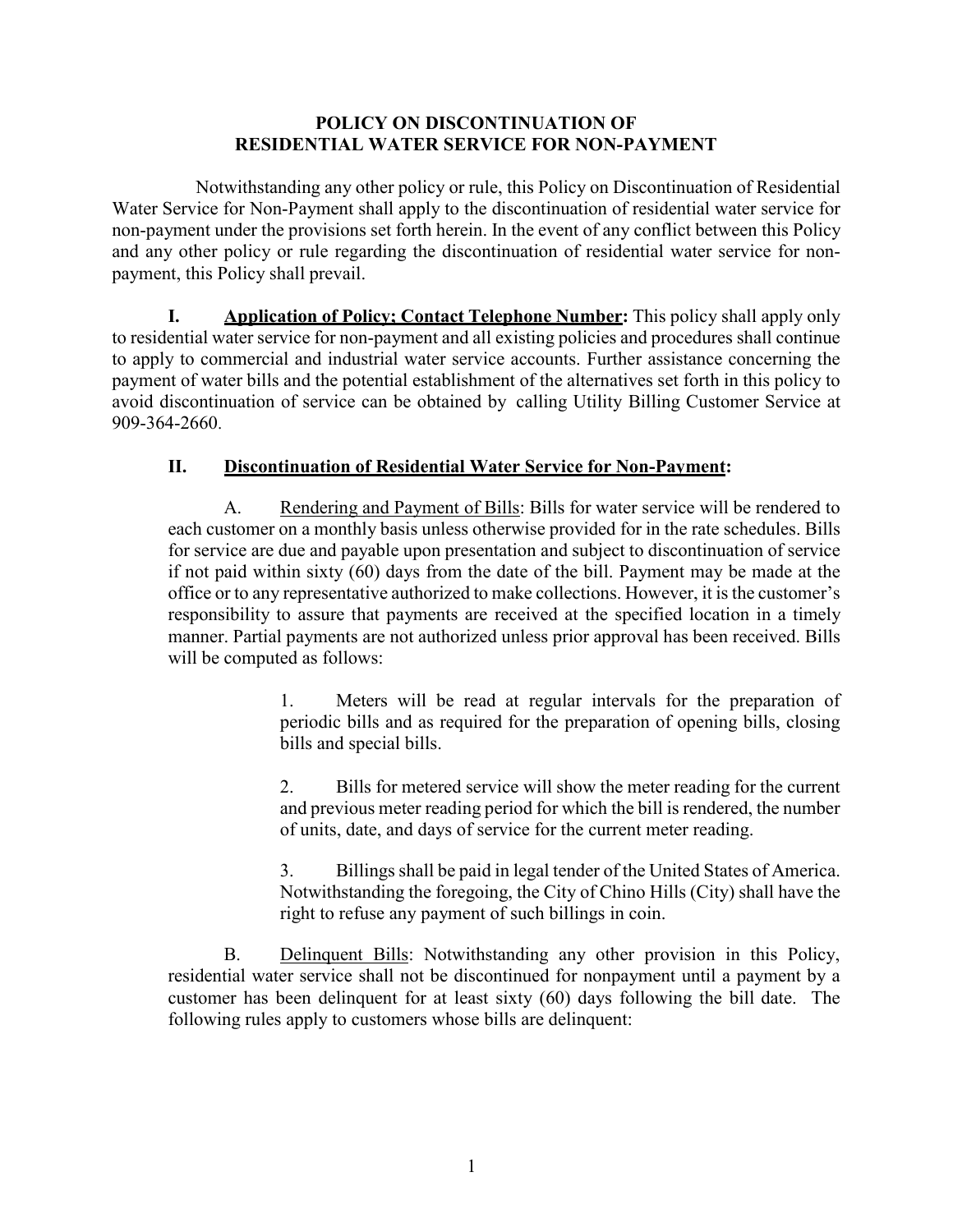1. Delinquent Notice: If payment for a bill rendered is not made on or before the twenty-seventh  $(27<sup>th</sup>)$  day following the bill date, a notice of delinquent payment (the "Delinquent Notice") will be mailed to the water service customer on the twenty-eighth  $(28<sup>th</sup>)$  day following the bill date which must be at least fifteen (15) calendar days prior to the possible discontinuation of service date identified in the Delinquent Notice.

2. Shut-Off Notice: If payment for a bill rendered is not made on or before the forty-fifth  $(45<sup>th</sup>)$  day following the bill date, a notice of delinquent payment (the "Shut-Off Notice") will be mailed to the water service customer at least seven (7) business days prior to the possible discontinuation of service date identified in the Shut-Off Notice. For purposes of this policy, the term "business days" shall refer to any days on which the City's office is open for business. If the customer's address is not the address of the property to which the service is provided, the Shut-Off Notice must also be sent to the address of the property served, addressed to "Occupant." The Shut-Off Notice must contain the following:

- a) Customer's name and address;
- b) Amount of delinquency;
- c) Date by which payment or arrangement for payment must be made in order to avoid discontinuation of service;
- d) Description of the process to apply for an extension of time to pay the amount owing (see Section III(D), below);
- e) Description of the procedure to petition for review and appeal of the bill giving rise to the delinquency (see Section IV, below); and
- f) Description of the procedure by which the customer can request a deferred, amortized, reduced or alternative payment schedule (see Section III, below).

The City may alternatively provide notice to the customer of the impending discontinuation of service by telephone. If that notice is provided by telephone, the City shall offer to provide the customer with a copy of this policy and also offer to discuss with the customer the options for alternative payments, as described in Section III, below, and the procedures for review and appeal of the customer's bill, as described in Section IV, below.

3. Unable to Contact Customer: If the City is not able to contact the customer by written notice because the mailed notice is returned as undeliverable or by telephone, the City will make a good faith effort to visit the residence and leave, or make other arrangements to place in a conspicuous location, a notice of imminent discontinuation of service for non-payment, and a copy of this Policy.

4. Reasonable Attempt to Contact 24 Hours Before Shut-Off: The City shall make a reasonable attempt to contact an adult person residing at the premises of the customer by telephone or personal contact, at least 24 hours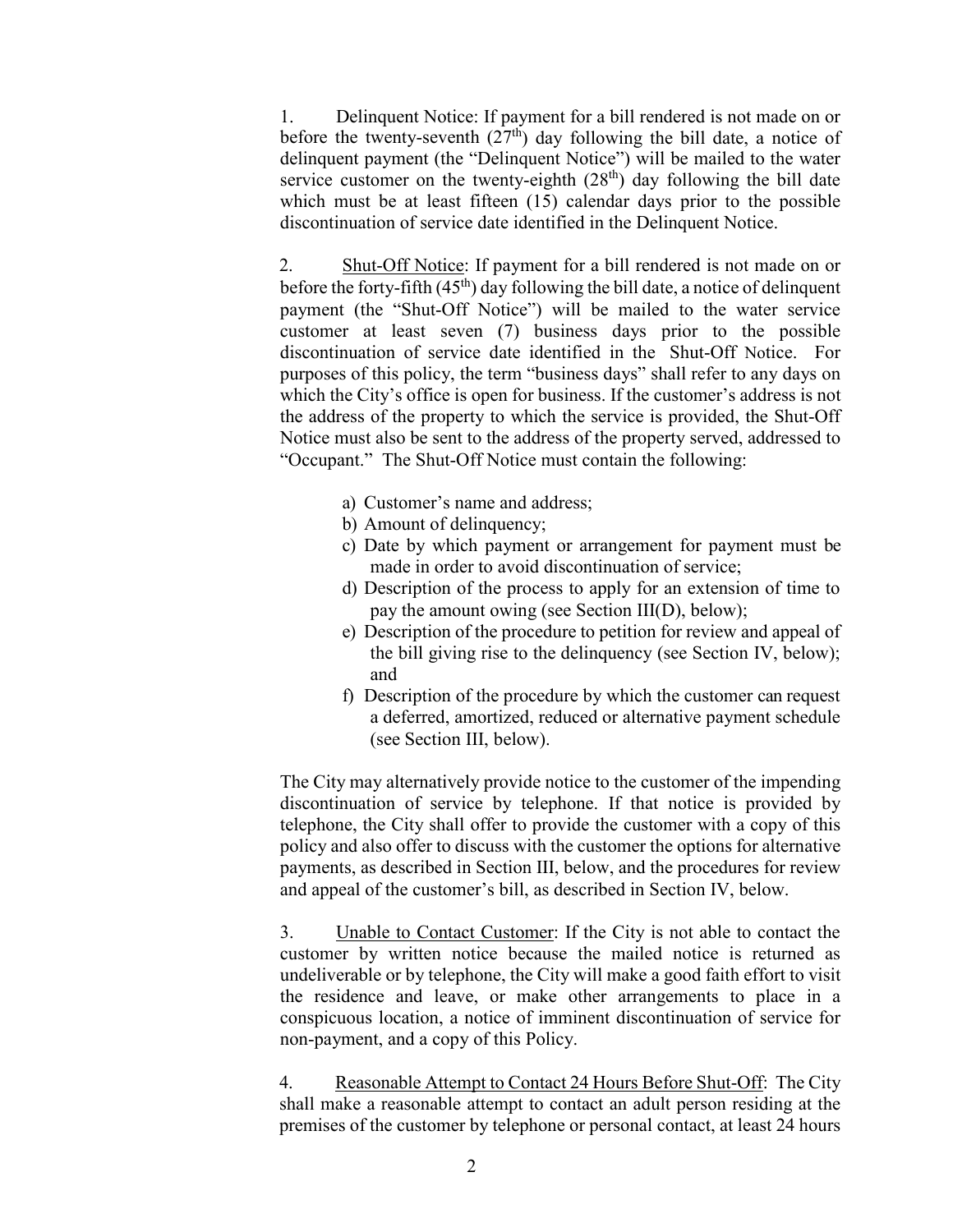prior to any termination of service to inform them of the upcoming termination, but if telephone or personal contact is not possible, then the City shall give, by mail, in person, or by posting in a conspicuous location at the premises, a notice of termination of service, at least 48 hours prior to termination as required by California Public Utilities Code § 10010.1.

5. Late Charge: A Late Charge, as specified in the City's schedule of fees and charges, shall be assessed and added to the outstanding balance on the customer's account if the amount owing on that account is not paid before the Shut-Off Notice is generated.

6. Shut-Off Deadline: Payment for water service charges must be received in the City's offices on the date specified in the Shut-Off Notice no later than 3:30 p.m. Monday through Thursday and no later than 2:30 p.m. on Friday. Postmarks are not acceptable.

7. Notification of Returned Payment: Upon receipt of a returned payment rendered as remittance for utility service or other charges, the City will consider the account not paid. The City will attempt to notify the customer in person and leave a notice of termination of water service at the premises. Water service will be disconnected if the amount of the returned payment and returned payment charge are not paid by the due date specified on the notice, which due date shall not be sooner than the date specified in the Shut-Off Notice; or if a Shut-Off Notice had not been previously provided, no sooner than the sixtieth (60th) day after the bill for which payment by the returned payment had been made. To redeem a returned payment and to pay a returned payment charge, all amounts owing must be paid by cash or certified funds.

## 8. Returned Payment Tendered as Payment for Water Service Disconnected for Nonpayment:

a) If the payment tendered and accepted as payment which resulted in restoring service to an account that had been disconnected for nonpayment is returned as non-negotiable, the City may disconnect said water service upon at least three (3) calendar days' written notice. The customer's account may only be reinstated by receipt of outstanding charges in the form of cash or certified funds. Once the customer's account has been reinstated, the account will be flagged for a one-year period indicating the fact that a nonnegotiable payment was issued by the customer.

b) If at any time during the one year period described above, the customer's account is again disconnected for nonpayment, the City may require the customer to pay cash or certified funds to have that water service restored.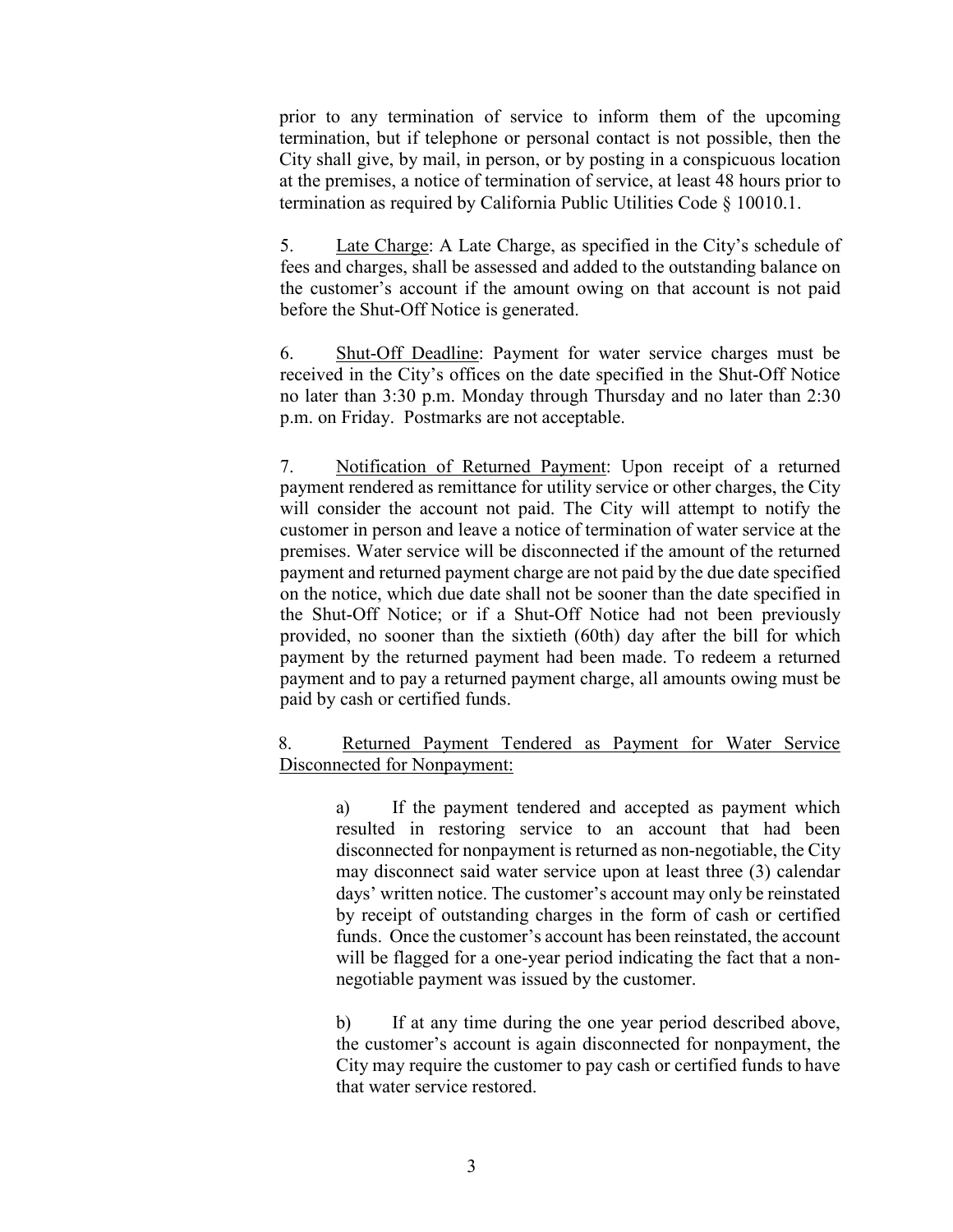C. Conditions Prohibiting Discontinuation: The City shall not discontinue residential water service if all of the following conditions are met:

> 1. Health Conditions – The customer or tenant of the customer submits certification of a primary care provider that discontinuation of water service would (i) be life threatening, or (ii) pose a serious threat to the health and safety of a person residing at the property;

> 2. Financial Inability – The customer demonstrates he or she is financially unable to pay for water service within the water system's normal billing cycle. The customer is deemed "financially unable to pay" if any member of the customer's household is: (i) a current recipient of the following benefits: CalWORKS, CalFresh, general assistance, Medi- Cal, SSI/State Supplementary Payment Program or California Special Supplemental Nutrition Program for Women, Infants and Children; or (ii) the customer declares the household's annual income is less than 200% of the federal poverty level (see this link for the federal poverty levels applicable in California: [https://www.healthforcalifornia.com/covered](https://www.healthforcalifornia.com/covered-california/income-limits)[california/income-limits\)](https://www.healthforcalifornia.com/covered-california/income-limits); and

> 3. Alternative Payment Arrangements – The customer is willing to enter into an amortization agreement, alternative payment schedule or a plan for deferred or reduced payment, consistent with the provisions of Section III, below.

D. Process for Determination of Conditions Prohibiting Discontinuation of Service: The burden of proving compliance with the conditions described in Subdivision (C), above, is on the customer. In order to allow the City sufficient time to process any request for assistance by a customer, the customer is encouraged to provide the City with the necessary documentation demonstrating the medical issues under Subdivision  $(C)(1)$ , financial inability under Subdivision  $(C)(2)$  and willingness to enter into any alternative payment arrangement under Subdivision (C)(3) as far in advance of any proposed date for discontinuation of service as possible. Upon receipt of such documentation, the City's Finance Director, or his or her designee, shall review that documentation and respond to the customer within seven (7) calendar days to either request additional information, including information relating to the feasibility of the available alternative arrangements, or to notify the customer of the alternative payment arrangement, and terms thereof, under Section III, below, in which the City will allow the customer to participate. If the City has requested additional information, the customer shall provide that requested information within five (5) calendar days of receipt of the City's request. Within five (5) calendar days of its receipt of that additional information, the City shall either notify the customer in writing that the customer does not meet the conditions under Subdivision (C), above, or notify the customer in writing of the alternative payment arrangement, and terms thereof, under Section III, below, in which the City will allow the customer to participate. Customers who fail to meet the conditions described in Subdivision (C), above, must pay the delinquent amount, including any penalties and other charges, owing to the City within the latter to occur of: (i) two (2) business days after the date of notification from the City of the City's determination the customer failed to meet those conditions; or (ii) the date of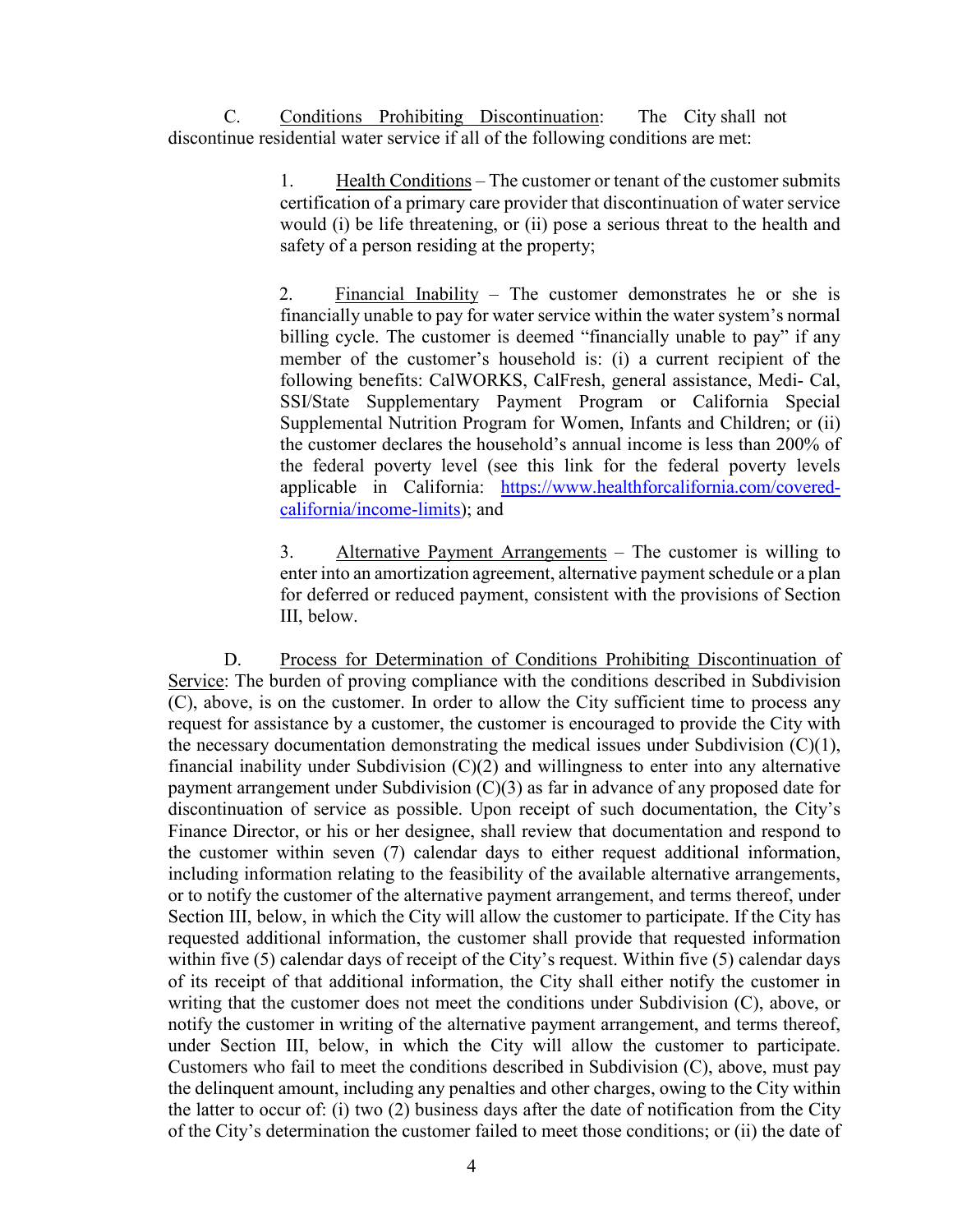the impending service discontinuation, as specified in the Shut-Off Notice.

E. Special Rules for Low Income Customers: Customers are deemed to have a household income below 200% of the federal poverty line if: (i) any member of the customer's household is a current recipient of the following benefits: CalWORKS, CalFresh, general assistance, Medi-Cal, SSI/State Supplementary Payment Program or California Special Supplemental Nutrition Program for Women, Infants and Children; or (ii) the customer declares the household's annual income is less than 200% of the federal poverty level (see this link for the federal poverty levels applicable in California: [https://www.healthforcalifornia.com/covered-california/income-limits\)](https://www.healthforcalifornia.com/covered-california/income-limits). If a customer demonstrates either of those circumstances, then the following apply:

> 1. Reconnection Fees: If service has been discontinued and is to be reconnected, then any reconnection fees during the City's normal operating hours cannot exceed \$50, and reconnection fees during non-operational hours cannot exceed \$150. Those fees cannot exceed the actual cost of reconnection if that cost is less than the statutory caps. Those caps may be adjusted annually for changes in the Consumer Price Index for the Los Angeles-Long Beach-Anaheim metropolitan area beginning January 1, 2021.

> 2. Interest Waiver: The City shall not impose any interest charges on delinquent bills.

F. Landlord-Tenant Scenario: The below procedures apply to individually metered detached single-family dwellings, multi-unit residential structures and mobile home parks where the property owner or manager is the customer of record and is responsible for payment of the water bill.

1. Required Notice:

a. At least 10 calendar days prior if the property is a multi- unit residential structure or mobile home park, or 7 calendar days prior if the property is a detached single-family dwelling, to the possible discontinuation of water service, the City must make a good faith effort to inform the tenants/occupants at the property by written notice that the water service will be discontinued.

b. The written notice must also inform the tenants/occupants that they have the right to become customers to whom the service will be billed (see Subdivision 2, below), without having to pay any of the then delinquent amounts.

## 2. Tenants/Occupants Becoming Customers:

a. The City is not required to make service available to the tenants/occupants unless each tenant/occupant agrees to the terms and conditions for service and meets the City's requirements and rules.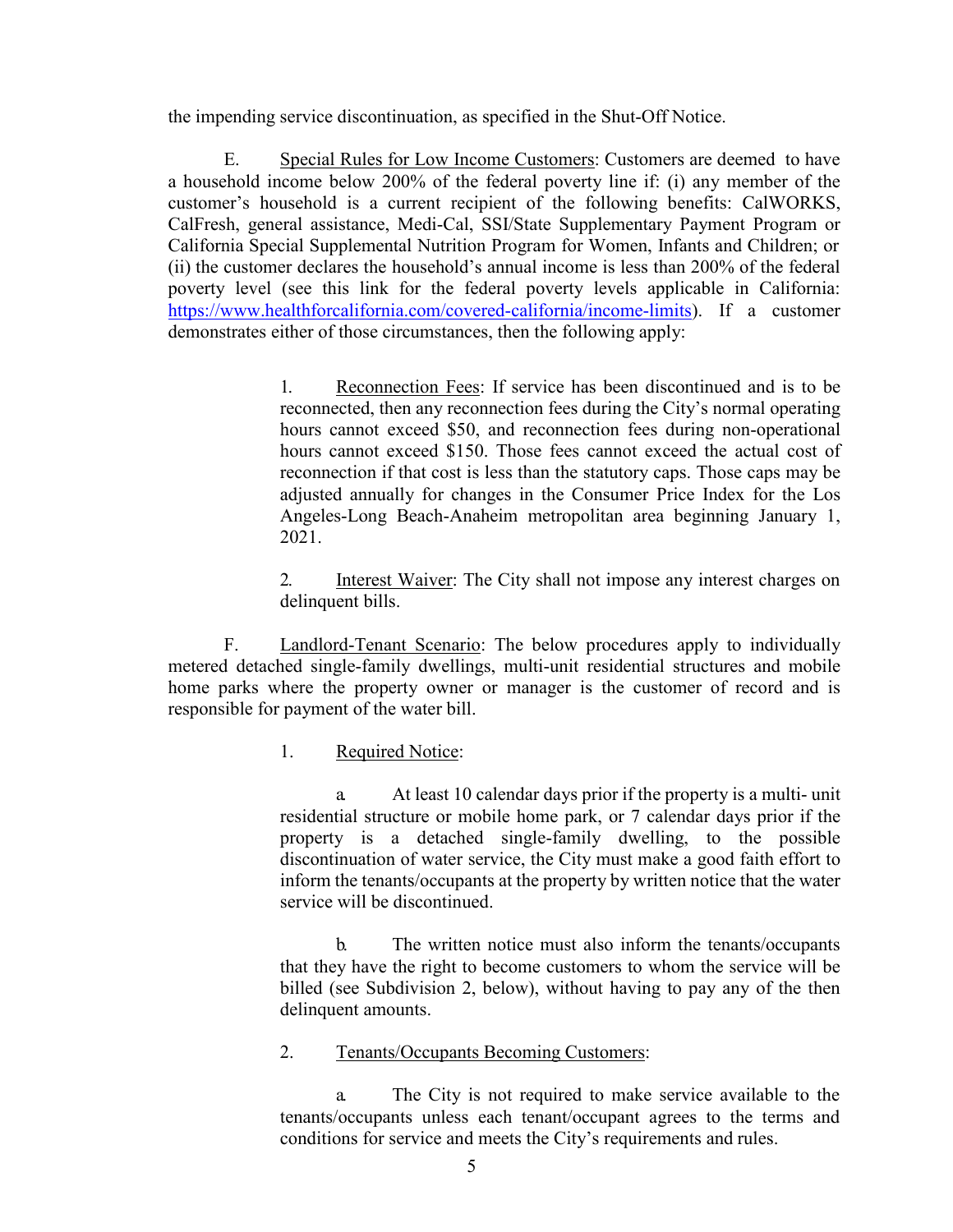b. However, if (i) one or more of the tenants/occupants assumes responsibility for subsequent charges to the account to the City's satisfaction, or (ii) there is a physical means to selectively discontinue service to those tenants/occupants who have not met the City's requirements, then the City may make service available only to those tenants/occupants who have met the requirements.

c. If prior service for a particular length of time is a condition to establish credit with the City, then residence at the property and proof of prompt payment of rent for that length of time, to the City's satisfaction, is a satisfactory equivalent.

d. If a tenant/occupant becomes a customer of the City and the tenant's/occupant's rent payments include charges for residential water service where those charges are not separately stated, the tenant/occupant may deduct from future rent payments all reasonable charges paid to the City during the prior payment period.

**III. Alternative Payment Arrangements:** For any customer who meets the three conditions under Section II(C), above, in accordance with the process set forth in Section II(D), above, the City shall offer the customer one or more of the following alternative payment arrangements, to be selected by the City in its discretion: (i) amortization of the unpaid balance under Subdivision (A), below; (ii) alternative payment schedule under Subdivision (B), below; (iii) reduction of unpaid balance under Subdivision (C), below; or (iv) temporary deferral of payment under Subdivision (D), below. The Finance Director, or his or her designee, shall, in the exercise of reasonable discretion, select the most appropriate alternative payment arrangement after reviewing the information and documentation provided by the customer and taking into consideration the customer's financial situation and City's payment needs.

A. Amortization: Any customer who is unable to pay for water service within the normal payment period and meets the three conditions under Section  $II(C)$ , above, as the City shall confirm, may, if the City has selected this alternative, enter into an amortization plan on the following terms:

> 1. Term: The customer shall pay the unpaid balance, with the administrative fee and interest as specified in Subdivision (2), below, over a period not to exceed twelve (12) months, as determined by the Finance Director, or his or her designee; provided, however, that the Finance Director, or his or her designee, in their reasonable discretion, may apply an amortization term of longer than twelve (12) months to avoid undue hardship on the customer. The unpaid balance, together with the applicable administrative fee and any interest to be applied, shall be divided by the number of months in the amortization period and that amount shall be added each month to the customer's ongoing monthly bills for water service.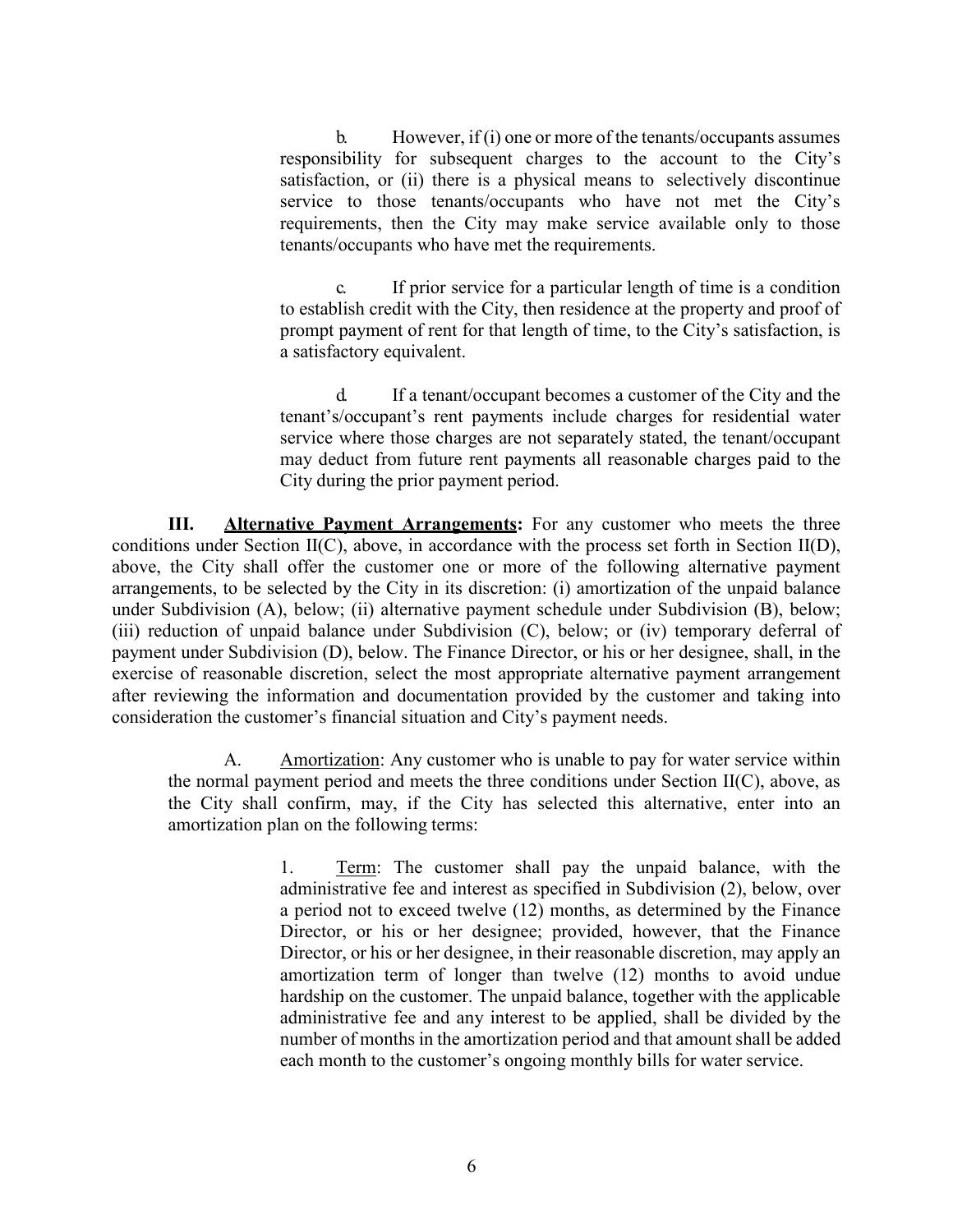2. Administrative Fee; Interest: For any approved amortization plan, the customer will be charged an administrative fee, in the amount established by the City from time to time, representing the cost of initiating and administering the plan. At the discretion of the Finance Director or his or her designee, interest at an annual rate not to exceed ten percent (10%) shall be applied to any amounts to be amortized under this Subsection A.

3. Compliance with Plan: The customer must comply with the amortization plan and remain current as charges accrue in each subsequent billing period. The customer may not request further amortization of any subsequent unpaid charges while paying delinquent charges pursuant to an amortization plan. Where the customer fails to comply with the terms of the amortization plan for sixty (60) calendar days or more, or fails to pay the customer's current service charges for sixty (60) calendar days or more, the City may discontinue water service to the customer's property at least five (5) business days after posting at the customer's residence a final notice of its intent to discontinue service.

B. Alternative Payment Schedule: Any customer who is unable to pay for water service within the normal payment period and meets the three conditions under Section II(C), above, as the City shall confirm, may, if the City has selected this alternative, enter into an alternative payment schedule for the unpaid balance in accordance with the following:

> 1. Repayment Period: The customer shall pay the unpaid balance, with the administrative fee and interest as specified in Subdivision (2), below, over a period not to exceed twelve (12) months, as determined by the Finance Director, or his or her designee; provided, however, that the Finance Director, or his or her designee, in their reasonable discretion, may extend the repayment period for longer than twelve (12) months to avoid undue hardship on the customer.

> 2. Administrative Fee; Interest: For any approved alternative payment schedule, the customer will be charged an administrative fee, in the amount established by resolution, representing the cost of initiating and administering the schedule. At the discretion of the Finance Director or his or her designee, interest at an annual rate not to exceed ten percent (10%) shall be applied to any amounts to be paid under this Subsection B.

> 3. Schedule: After consulting with the customer and considering the customer's financial limitations, the Finance Director, or his or her designee shall develop an alternative payment schedule to be agreed upon with the customer. That alternative schedule may provide for periodic lump sum payments that do not coincide with the established payment date, may provide for payments to be made more frequently than monthly, or may provide that payments be made less frequently than monthly, provided that in all cases, subject to Subdivision (1), above, the unpaid balance and administrative fee shall be paid in full within twelve (12) months of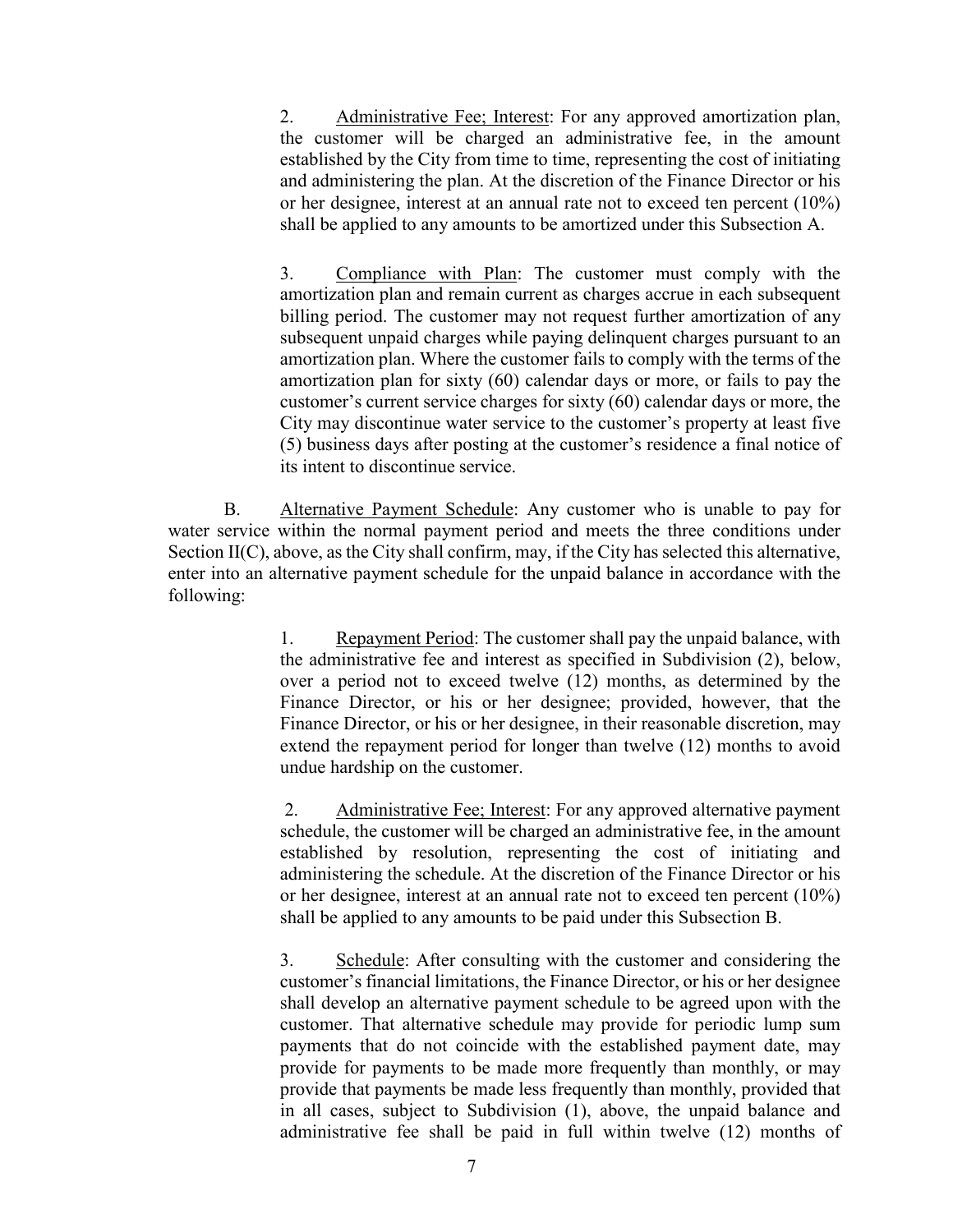establishment of the payment schedule. The agreed upon schedule shall be set forth in writing and be provided to the customer.

4. Compliance with Plan: The customer must comply with the agreed upon payment schedule and remain current as charges accrue in each subsequent billing period. The customer may not request a longer payment schedule for any subsequent unpaid charges while paying delinquent charges pursuant to a previously agreed upon schedule. Where the customer fails to comply with the terms of the agreed upon schedule for sixty (60) calendar days or more, or fails to pay the customer's current service charges for sixty (60) calendar days or more, the City may discontinue water service to the customer's property at least five (5) business days after posting at the customer's residence a final notice of its intent to discontinue service.

C. Reduction of Unpaid Balance: The City offers a \$10 discount on the monthly water meter charge through the Low-Income Rate Assistance (LIRA) program. More information can be found on the City's website at [https://www.chinohills.org/1406/Low-Income-Rate-Assistance.](https://www.chinohills.org/1406/Low-Income-Rate-Assistance)

D. Temporary Deferral of Payment: Any customer who is unable to pay for water service within the normal payment period and meets the three conditions under Section II(C), above, as the City shall confirm, may, if the City has selected this alternative, have payment of the unpaid balance temporarily deferred for a period of up to six (6) months after the payment is due. The City shall determine, in its discretion, how long of a deferral shall be provided to the customer.

> 1. Repayment Period: The customer shall pay the unpaid balance by the deferral date (the "Deferred Payment Date") determined by the Finance Director or his or her designee. The Deferral Payment Date shall be within twelve (12) months from the date the unpaid balance became delinquent; provided, however, that the Finance Director or his or her designee, in their reasonable discretion, may establish a Deferred Payment Date beyond that twelve (12) month period to avoid undue hardship on the customer.

> 2. Compliance with Reduced Payment Date: The customer must pay the reduced balance on or before the Deferred Payment Date, and must remain current in paying in full any charges that accrue in each subsequent billing period. If the customer fails to pay the unpaid payment amount within sixty (60) calendar days after the Deferred Payment Date, or fails to pay the customer's current service charges for sixty (60) calendar days or more, the Supplier may discontinue water service to the customer's property at least five (5) business days after posting at the customer's residence a final notice of its intent to discontinue service.

**IV. Appeals:** The procedure to be used to appeal the amount set forth in any bill for residential water service is set forth below. A customer shall be limited to three (3) unsuccessful appeals in any twelve (12) month period and if that limit has been reached, the City is not required to consider any subsequent appeals commenced by or on behalf of that customer.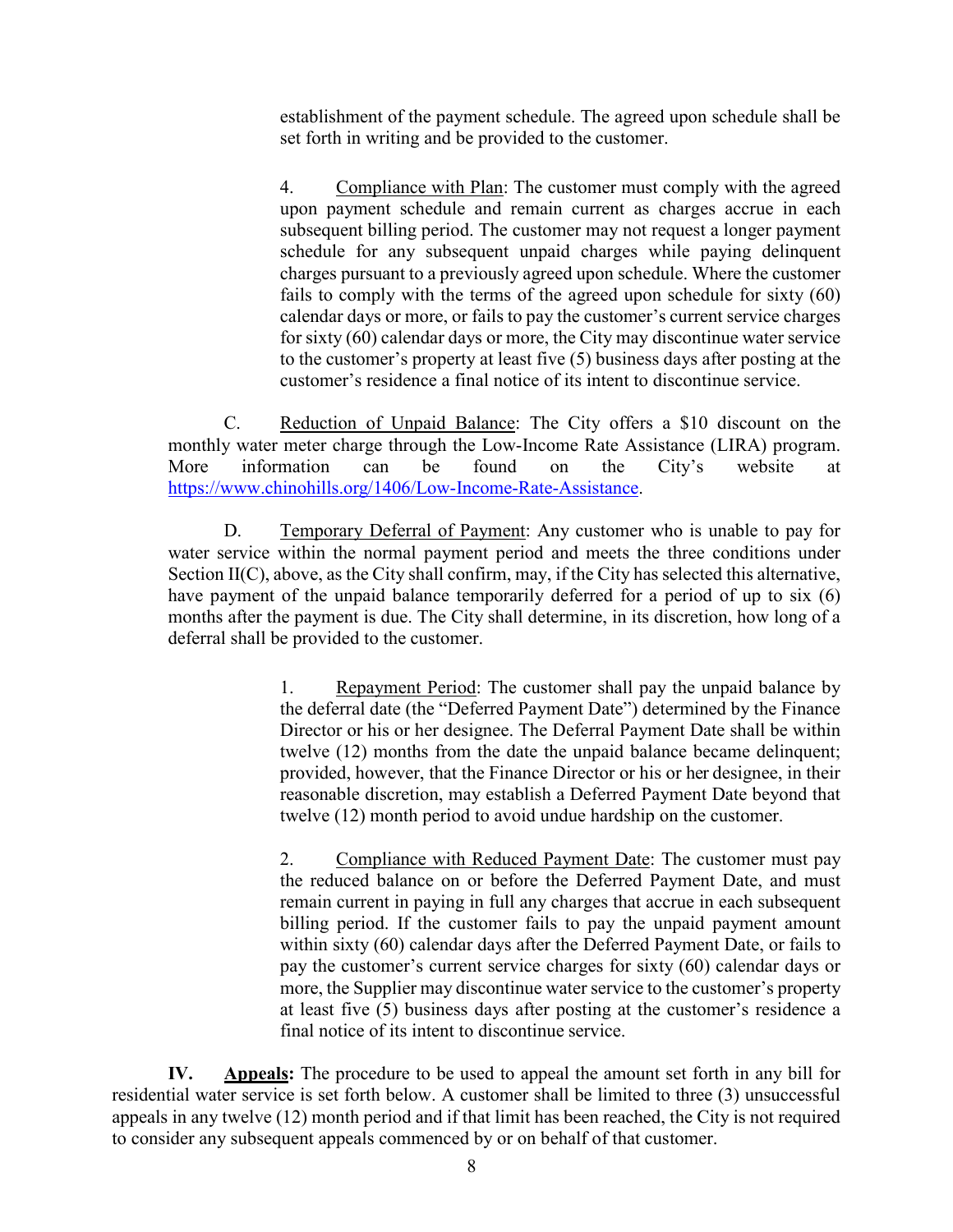A. Initial Appeal: Within thirty (30) days of the date of the bill, the customer has a right to initiate an appeal or review of any bill or charge. The Appeal Request Form can be found on the City's website at [https://www.chinohills.org/879/Online-Payments.](https://www.chinohills.org/879/Online-Payments) Such request must be made in writing and be delivered to the City's Finance Department. For so long as the customer's appeal and any resulting investigation is pending, the City cannot discontinue water service to the customer. Following receipt of a request for an appeal, the Finance Director shall conduct an evaluation of the evidence provided by the customer and the information on file with the City concerning the water charges in question. The Finance Director shall render a decision as to the accuracy of the water charges set forth on the bill and shall provide the appealing customer with a brief written summary of the decision. If the customer is not satisfied with the Finance Director's decision, the customer can request the appeal be reviewed by the City Manager.

B. Shut-Off Notice Appeal: In addition to the appeal rights provided under Subsection A, above, any customer who receives a Shut-Off Notice may request an appeal or review of the bill to which the Shut-Off Notice relates at least five business (5) days after the date of the Shut-Off Notice if the customer alleges the bill is in error with respect to the quantity of water consumption set forth on that bill; provided, however, that no such appeal or review rights shall apply to any bill for which an appeal or request for review under Subsection A, above, has been made. Any appeal or request for review under this Subsection B must be in writing and must include documentation supporting the appeal or the reason for the review. The request for an appeal or review must be delivered to the City's Finance Department within that five (5) business day period. For so long as the customer's appeal and any resulting investigation is pending, the City cannot discontinue water service to the customer.

C. Appeal Hearing: Following receipt of a request for an appeal or review under Subsections A or B, above, the City Manager shall conduct an evaluation of the evidence provided by the customer and the information on file with the City concerning the water charges in question. The City Manager shall render a decision as to the accuracy of the water charges set forth on the bill and shall provide the appealing customer with a brief written summary of the decision.

> 1. If water charges are determined to be incorrect, the City will provide a corrected bill and payment of the revised charges will be due within ten (10) calendar days of the bill date for revised charges. If the revised charges remain unpaid for more than sixty (60) calendar days after the corrected bill is provided, water service will be disconnected, on the next regular working day after expiration of that sixty (60) calendar day period; provided that the City shall provide the customer with the Shut-Off Notice in accordance with Section II(B)(2), above. Water service will only be restored upon full payment of all outstanding utility charges, fees, and any and all applicable lock-off/reconnection charges.

> 2. (a) If the water charges in question are determined to be correct, the water charges are due and payable within two (2) business days after the Finance Director's and/or City Manager's decision is rendered. At the time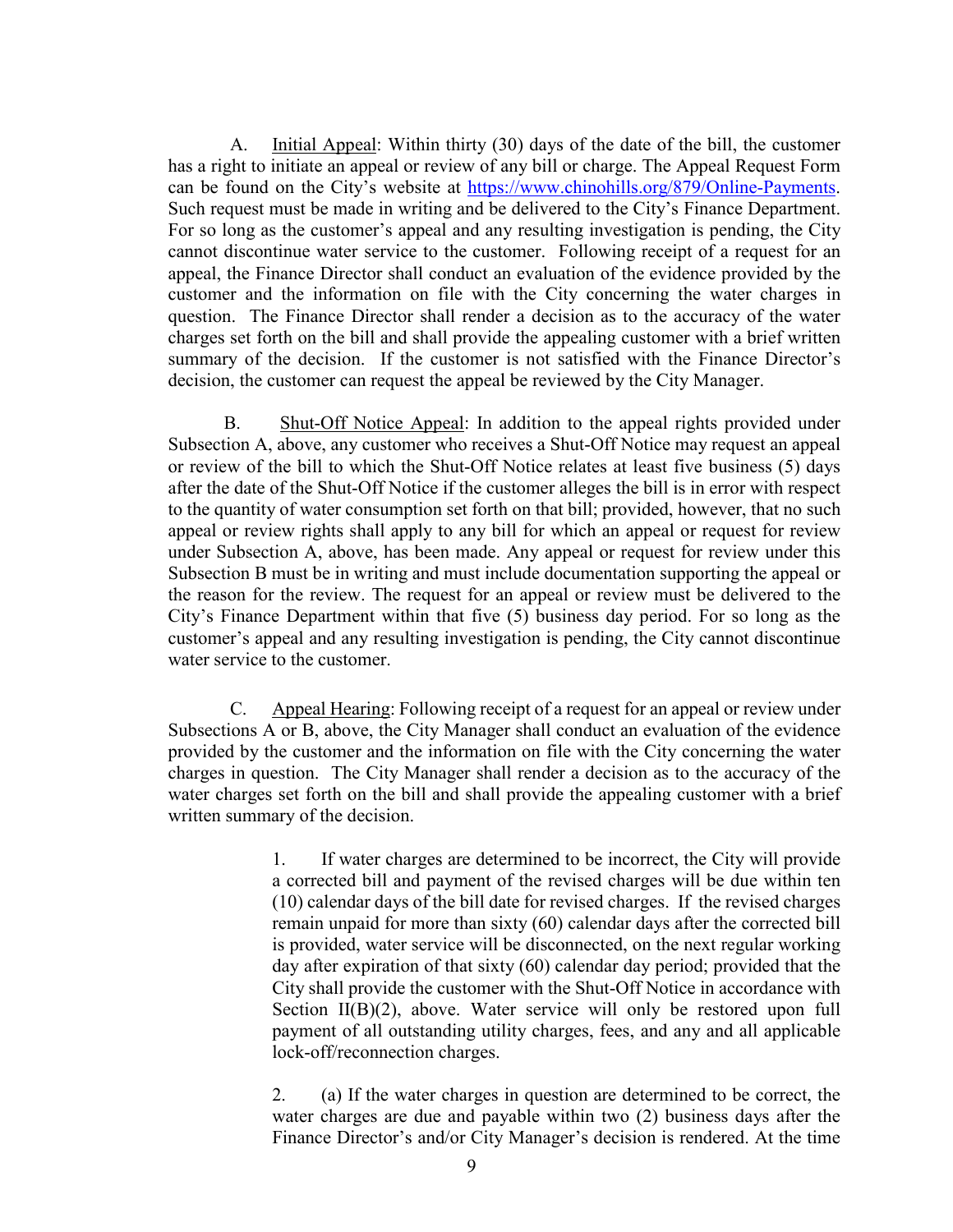the decision is rendered, the customer will be advised of the right to further appeal before the City Council. Any such appeal must be filed in writing within twenty (20) calendar days after the City Manager's decision is rendered if the appeal or review is an initial appeal under Subdivision A above, or within three (3) calendar days if the appeal or review is a Shut-Off Notice appeal under Subdivision B, above. The appeal hearing will be scheduled in accordance with Chino Hills Municipal Code Section 1.20.030.

3. When a hearing before the City Council is requested, such request shall be made in writing and delivered to the City Clerk's office. The customer will be required to personally appear before the City Council and present evidence and reasons as to why the water charges on the bill in question are not accurate. The City Council shall evaluate the evidence presented by the customer, as well as the information on file with the City concerning the water charges in question, and render a decision as to the accuracy of said charges.

a) If the City Council finds the water charges in question are incorrect, the customer will be billed for the revised charges. If the revised charges remain unpaid for more than sixty (60) calendar days after the corrected bill is provided, water service will be disconnected, on the next regular working day after expiration of that sixty (60) calendar day period; provided that the City shall provide the customer with the Shut-Off Notice in accordance with Section II(B)(2), above. Water service will be restored only after outstanding utility charges and any and all applicable lock-off/reconnection charges are paid in full.

b) If the water charges in question are determined to be correct, the water charges are due and payable within two (2) business days after the decision of the City Council is rendered. In the event the charges are not paid in full within sixty (60) calendar days after the original billing date, then the Supplier shall provide with the Shut-Off Notice in accordance with Section II(B)(2), above, and may proceed in potentially discontinuing service to the customer's property.

c) Any overcharges will be reflected as a credit on the next regular bill to the customer, or refunded directly to the customer, at the sole discretion of the City Council.

d) Water service to any customer shall not be discontinued at any time during which the customer's appeal to the City or its City Council is pending.

e) The City Council's decision is final and binding.